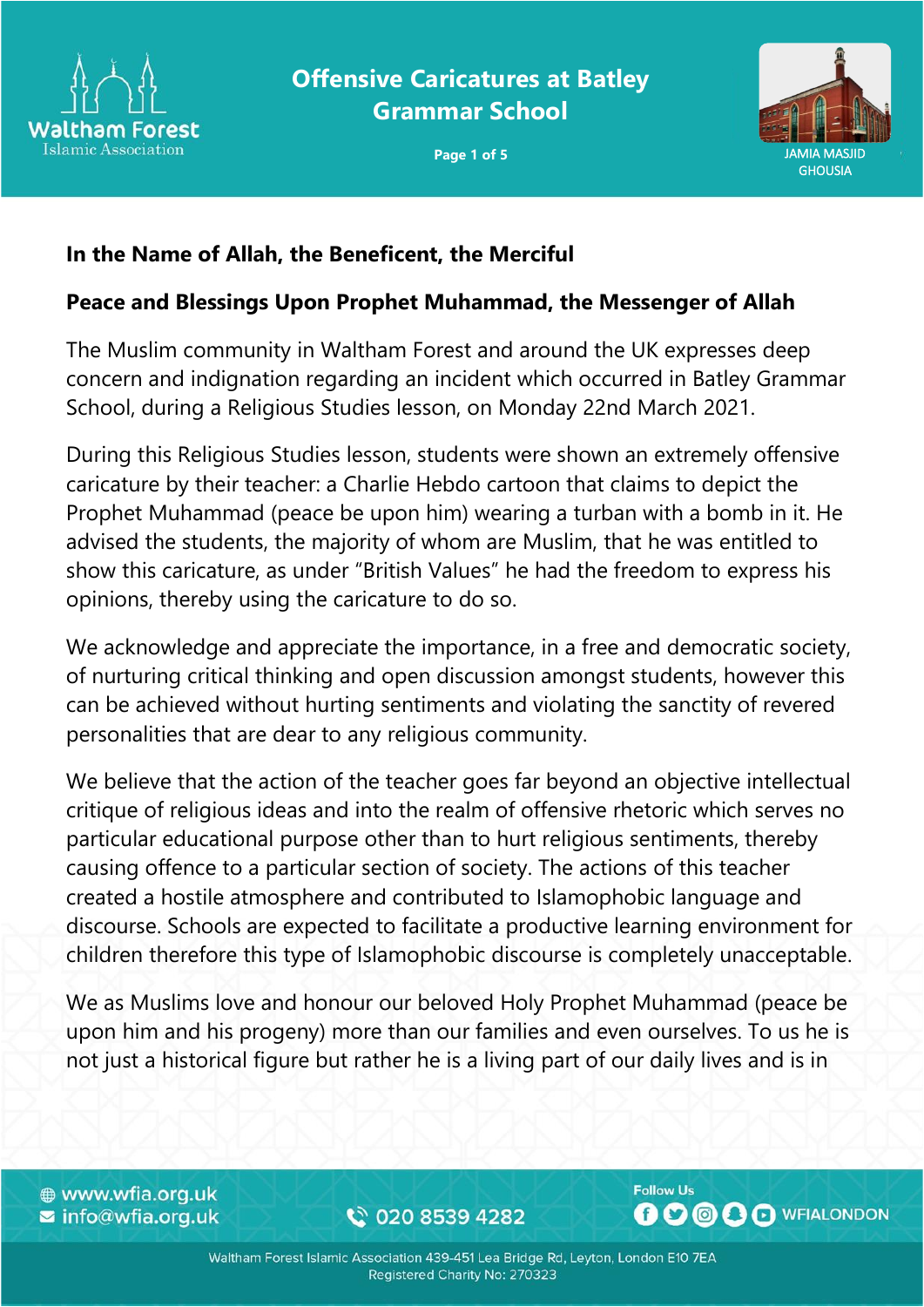



our thought's day and night. Any supposed caricature of him is extremely offensive to us and any such display causes us considerable alarm and distress.

We vehemently and strenuously condemn this action of the teacher which was completely unjustified and unnecessary in his remit as a Religious Studies teacher. Islam is a religion of peace, harmony and tolerance and all aspects of its theology are open to critique and discussion however there appears to be no objective purpose of displaying such offensive caricatures of our beloved Prophet Muhammad (peace be upon him) in a Religious Studies context. This action of the teacher had no genuine fair comment basis and we can only assume that his action was based on hostility, which any reasonable person can foresee is likely to stir up religious hatred and cause damage community cohesion.

Under European Human Rights jurisprudence there is no blanket right to freedom of expression to the extent where it infringes on others right to have their religious feelings protected. In the case of E.S. v. Austria (application no. 38450/12) the European Court of Human Rights (ECtHR) was asked to consider the judgements of the Austrian Courts that had found the applicant had disparaged religious doctrines by making derogatory statements regarding the Prophet Muhammad (peace be upon him).

The ECtHR, upholding the judgements of the Austrian Courts, held unanimously that there was no blanket right to disparage religious doctrines. The Court found that the right to freedom of expression had to be balanced with the right of others to have their religious feelings protected.

The ECtHR found, in particular, that the domestic courts had carefully balanced the applicant's right to freedom of expression with the right of others to have their religious feelings protected, and their judgments served the legitimate aim of preserving the religious peace. The Court found there had been no violation of Article 10 (freedom of expression) of the European Convention on Human Rights (ECHR).

⊕ www.wfia.org.uk ■ info@wfia.org.uk

€ 020 8539 4282

**Follow Us BOOOO** WFIALONDON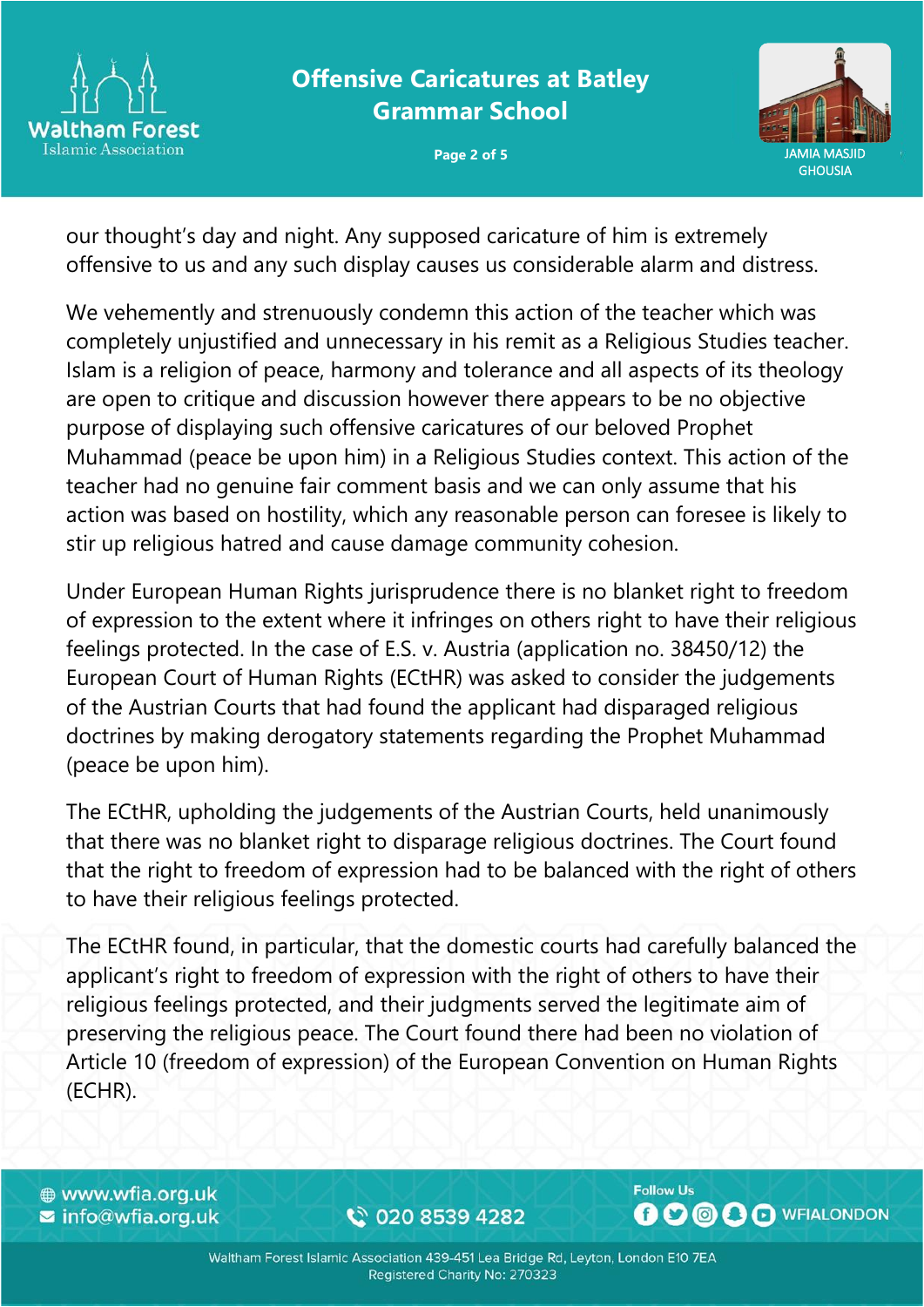



The ECtHR further held the impugned statements as going beyond the permissible limits of an objective debate, and that the domestic courts had put forward relevant and sufficient reasons in classifying them as "an abusive attack on the Prophet of Islam" which could "stir up prejudice and threaten religious peace".

We accept that those who choose to exercise the freedom to manifest their religion under Article 9 (freedom of thought, conscience and religion) of the Convention should not expect to be exempt from criticism and must tolerate and accept the denial by others of their religious beliefs. However, where expressions under Article 10 (freedom of expression) of the Convention go beyond the limits of a critical denial, and certainly where they are likely to incite religious intolerance, the ECtHR ruled that a state should legitimately consider those expressions to be incompatible with the freedom of thought, conscience and religion and take proportionate restrictive measures.

In this instance, the subject matter (offensive caricatures supposedly of Prophet Muhammad) is of a particularly sensitive nature, and the effects of the impugned action are clearly likely to "disturb the religious peace". The teacher should have been aware of this, based on the outrage and upset these sorts of offensive caricatures have created in the recent past.

There was no value judgement in showing such a caricature to the students, the majority of whom were from a Muslim background, as there was no statement of fact being made. The teacher would clearly have appreciated that by undertaking this action he would be inviting outrage and causing offence to the students, their families and to millions of Muslims in the UK and abroad.

This was a reckless and unnecessary action and it was easily foreseeable, in light of the history of these offensive caricatures, that it was likely to cause distress to the Muslim community however the teacher decided to proceed with it regardless. It appears that the purpose of these caricatures was purely to cause alarm and distress to the Muslim community and the school have rightly suspended the

⊕ www.wfia.org.uk ■ info@wfia.org.uk

€ 020 8539 4282

**Follow Us OOOO** O WFIALONDON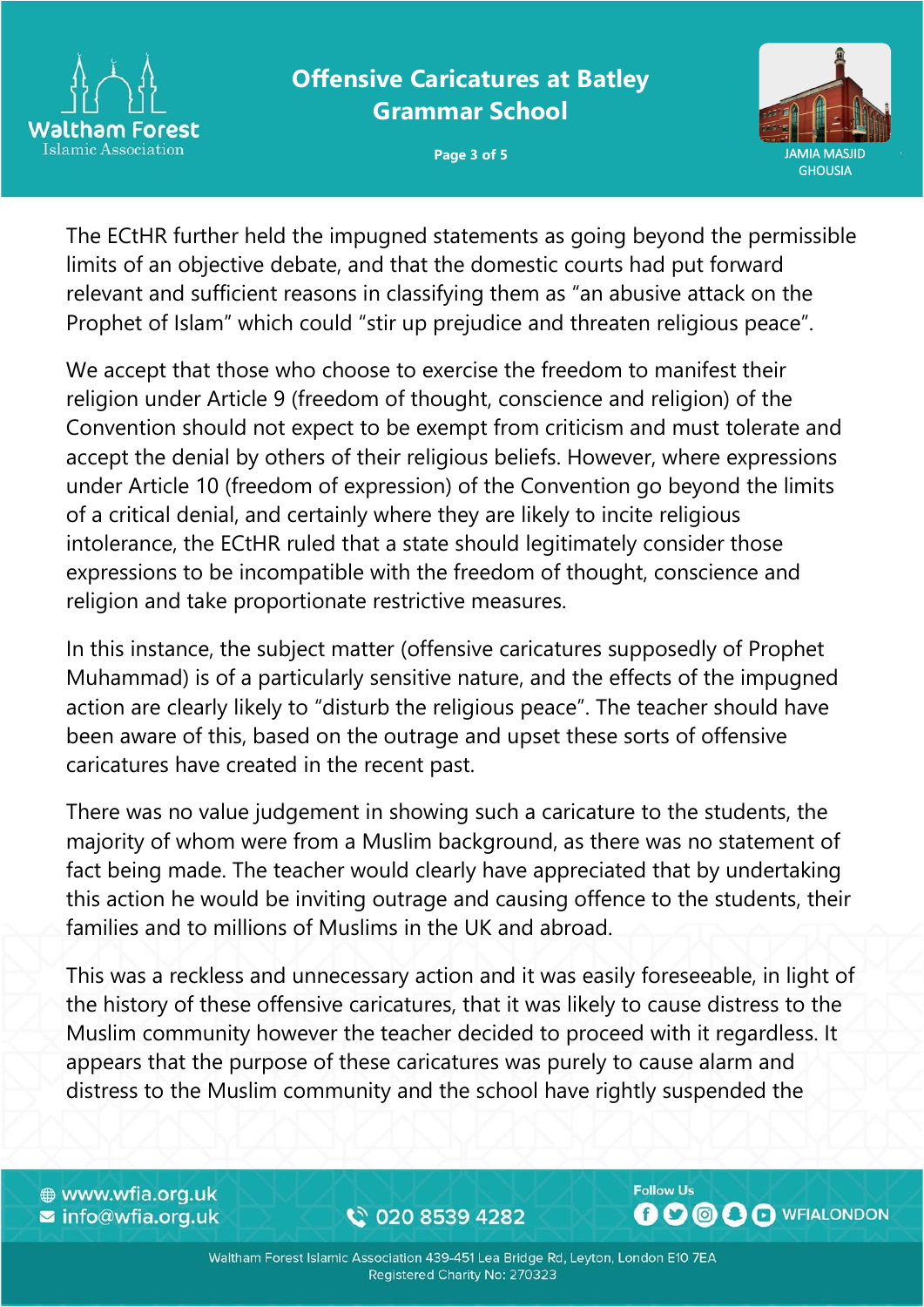



teacher whilst they investigate the matter fully. We acknowledge and appreciate the action taken by the school, for which we are grateful.

Under the guidance issued by the ECtHR the government in general and specifically the Department for Education has a wide margin of appreciation in evaluating how this action is likely to disturb the religious peace. As public authorities, the Department for Education and Batley Grammar School are required to comply with certain obligations under the Human Rights Act 1998 (HRA 1998). Article 6 of the HRA 1998 makes it unlawful for public authorities to act in breach of the fundamental rights and freedoms set out in the European Convention on Human Rights (ECHR).

The HRA 1998 places an obligation on the government and public authorities discharging the functions of the State to act compatibly with the ECHR. Therefore, it is alarming to see that the Department for Education has decided to publicly criticise the students and their families for expressing their hurt, by exercising their right to protest the actions of the teacher. As a public authority and government department it should be focusing on its obligations under Section 6 of the HRA 1998 which makes it unlawful for public authorities to act in breach of the fundamental rights and freedoms as set out in the ECHR.

The right of the individual to freedom of expression must be balanced against the duty of the state to act proportionately in the interests of public safety, to prevent disorder and crime and to protect the rights of others. In light of its obligations under Article 9 of the ECHR, Section 6 of the HRA 1998 and other relevant legislation, we urge the Department for Education to review its position and to accept that the students, their families and the wider Muslim community have the right to protest and have their religious feelings protected.

We, as the Muslim community should express our valid concerns, within the parameters of the law, as is our fundamental human right to do so. We should enter into a dialogue with the concerned authorities to impress upon them the

⊕ www.wfia.org.uk ■ info@wfia.org.uk

€ 020 8539 4282

**Follow Us OOOO** O WFIALONDON